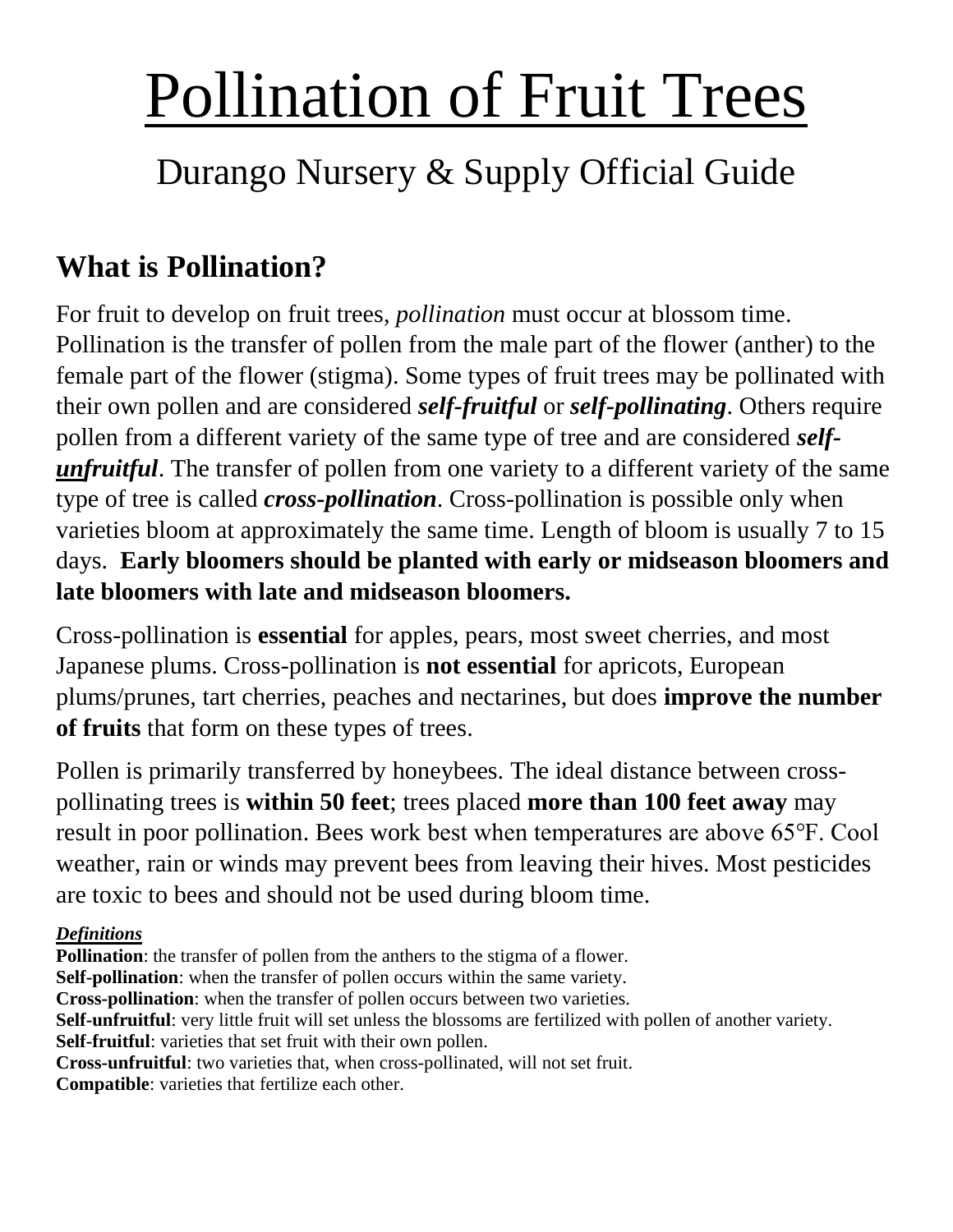#### **Malus – Apples and Crabapples**

Apples are generally not self-fertile and require cross-pollination with another variety for optimal fruit set and size. For successful pollination to occur, bloom periods must overlap. Apples are generally categorized as having early, mid or late season bloom periods. To assure adequate pollination, select at least 2 or 3 varieties that bloom within the same time. **Early bloomers should be planted with early or midseason bloomers; late bloomers with late and midseason blooming cultivars.** One cultivar commonly used for pollination of many apple trees is 'Golden Delicious', which is considered a mid-season blooming cultivar. Triploid apple cultivars, such as 'Jonagold' and 'Gravenstein,' are self-sterile and cannot supply viable pollen, making them unsuitable as pollinizers.

Flowering crabapples are becoming a popular pollination method with commercial growers because they are easily cared for and bloom times are generally longer than other apple species. In an orchard planting, all trees should be within 100 feet of the pollinator tree. Wind does not carry pollen from one apple tree to another. Consequently, bees are indispensable in an orchard. Use one good hive per acre.

The chart below lists the blooming time of apples and crabapples we sell at our nursery. Please note, not all varieties may be currently available.

| <b>Malus - Apples and Crabapples</b> |      |                                                                                                                                    |      |                           |      |  |  |
|--------------------------------------|------|------------------------------------------------------------------------------------------------------------------------------------|------|---------------------------|------|--|--|
| <b>Early Blooming</b>                | Zone | <b>Midseason Blooming</b>                                                                                                          | Zone | <b>Late Blooming</b>      | Zone |  |  |
| *Dolgo Crabapple                     | 4    | <b>Centennial Crabapple</b>                                                                                                        | 3    | *Fuji                     | 5.   |  |  |
| *Empire                              | 4    | *Cortland                                                                                                                          | 4    | *Granny Smith             | 5    |  |  |
| Gravenstein (self-sterile)           | 3    | Donald Wyman Crabapple                                                                                                             | 4    | Haralred                  | 3    |  |  |
| Hazen                                | 4    | Frostbite                                                                                                                          | 3    | Indian Magic Crabapple    | 4    |  |  |
| Liberty                              | 5    | *Gala                                                                                                                              | 4    | Klehm's Crabapple         | 4    |  |  |
| Lodi                                 | 4    | *Golden/Yellow Delicious                                                                                                           | 5    | Prairifire Crabapple      | 4    |  |  |
| Norland                              | 3    | Honeycrisp                                                                                                                         | 4    | Royal Raindrops Crabapple | 4    |  |  |
| Showtime Crabapple                   | 4    | Honeygold                                                                                                                          | 4    | Wealthy                   | 4    |  |  |
| <b>Spring Snow Crabapple</b>         | 4    | Jonagold (self-sterile)                                                                                                            | 5    |                           |      |  |  |
| <b>State Fair</b>                    | 3    | Louisa Crabapple                                                                                                                   | 4    |                           |      |  |  |
| *Yellow Transparent                  | 3    | Marilee Crabapple                                                                                                                  | 4    |                           |      |  |  |
| Zestar!                              | 4    | Radiant Crabapple                                                                                                                  | 3    |                           |      |  |  |
|                                      |      | <b>Red Delicious</b>                                                                                                               | 5    |                           |      |  |  |
|                                      |      | *Red Jonathan                                                                                                                      | 5    |                           |      |  |  |
|                                      |      | *Red McIntosh                                                                                                                      | 5    |                           |      |  |  |
|                                      |      | *Royal Gala                                                                                                                        | 5    |                           |      |  |  |
|                                      |      | <b>Sweet Sixteen</b>                                                                                                               | 3    |                           |      |  |  |
|                                      |      | Winecrisp                                                                                                                          | 4    |                           |      |  |  |
|                                      |      | *Semi-Self Fertile; May produce fruit on their own, but cross-pollination with another variety will result in a greater fruit set. |      |                           |      |  |  |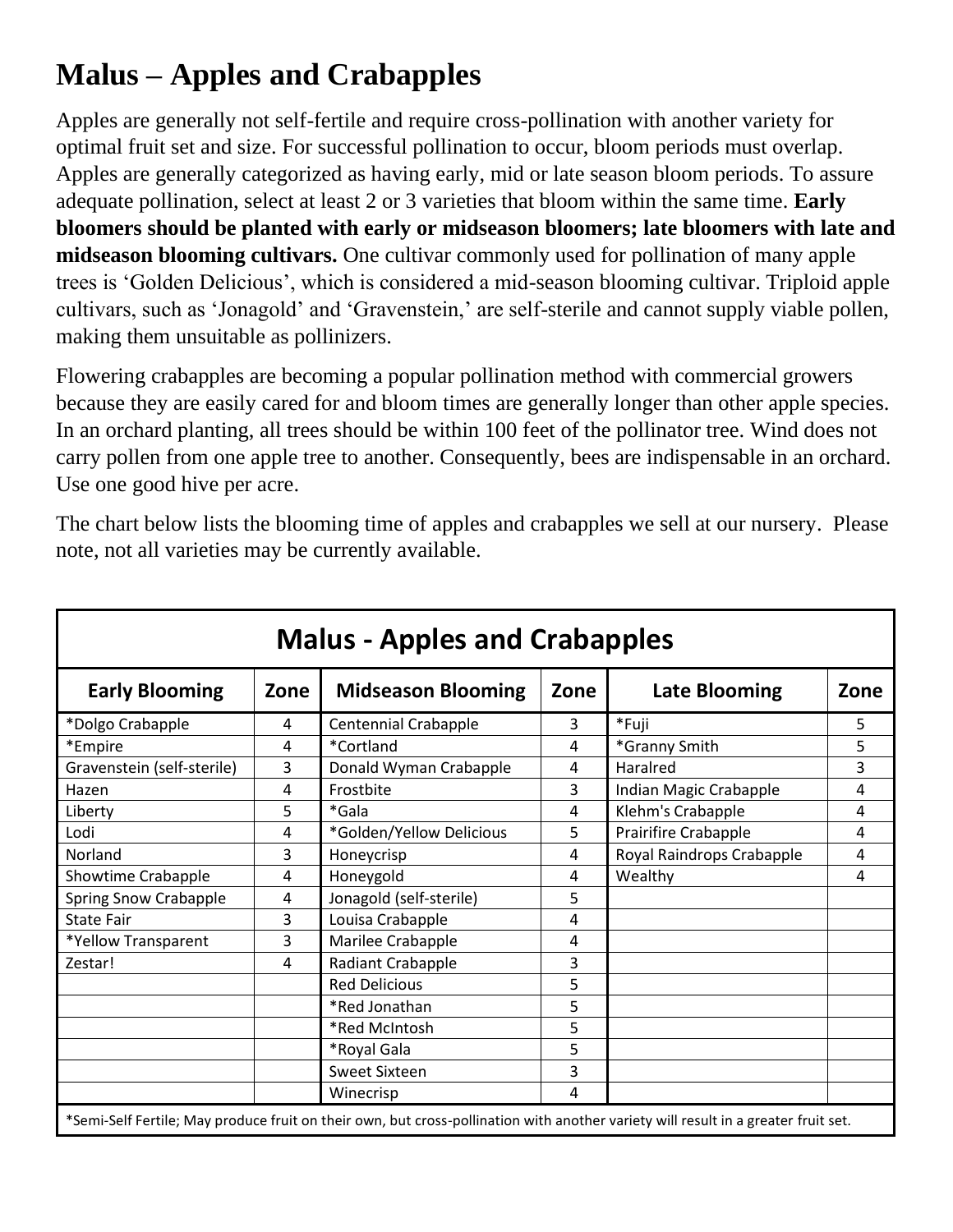#### **Prunus – Apricot**

Most apricots are self-fertile. In colder regions, it is usually best to plant a second variety for cross-pollination to promote the heaviest fruit set possible. Apricots generally flower very early in the spring, posing a frost risk to flowers and young fruit. To delay spring flowering, apply a thick layer of mulch after the ground freezes in the fall, plant in a protected area, and protect blooms from early frost by covering with row cover or providing a source of heat underneath the tree.

| <b>Prunus - Apricot</b> |                           |                |                        |                             |  |  |
|-------------------------|---------------------------|----------------|------------------------|-----------------------------|--|--|
| <b>Variety</b>          | <b>Cling or Freestone</b> | Zone           | <b>Blooming Season</b> | <b>Suggested Pollinator</b> |  |  |
| <b>Brookcot</b>         | Semi-Freestone            | 3              | Mid                    | Self-fertile                |  |  |
| Chinese                 | Clingstone                | $\overline{4}$ | Mid                    | Self-fertile                |  |  |
| Harcot                  | Freestone                 | 5              | Late                   | Self-fertile                |  |  |
| Moongold                | Freestone                 | 4              | Mid                    | Moorpark, Sungold           |  |  |
| Moorpark/Wenatchee      | Freestone                 | 5              | Mid                    | Self-fertile                |  |  |
| <b>Pioneer Chinese</b>  | Freestone                 | $\overline{4}$ | Late                   | Self-fertile                |  |  |
| Scout                   | Freestone                 | 3              | Mid                    | Self-fertile                |  |  |
| Sungold                 | Freestone                 | $\overline{4}$ | Mid                    | Moorpark, Moongold          |  |  |
| Westcot                 | Freestone                 | 3              | Mid                    | Self-fertile                |  |  |

**Clingstone** – a fruit in which the flesh adheres to the pit or stone **Freestone** – a fruit in which the flesh does not adhere to the pit or stone

#### **Prunus – Peach**

Normally, peaches are self-fertile. Fruit production may be heavier when planted with a second variety. Beehives placed near the trees during blossom time will aid pollination.

**Clingstone** – a fruit in which the flesh adheres to the pit or stone **Freestone** – a fruit in which the flesh does not adhere to the pit or stone

| <b>Prunus - Peach</b> |                           |      |                        |                                    |  |  |
|-----------------------|---------------------------|------|------------------------|------------------------------------|--|--|
| <b>Variety</b>        | <b>Cling or Freestone</b> | Zone | <b>Blooming Season</b> | <b>Suggested Pollinator</b>        |  |  |
| <b>Bailey Hardy</b>   | Semi-Freestone            |      | Early                  | Self-fertile                       |  |  |
| Contender             | Freestone                 | 4    | Mid                    | Self-fertile                       |  |  |
| Cresthaven            | Freestone                 |      | Late                   | Self-fertile                       |  |  |
| Elberta               | Freestone                 | 5    | Late                   | Self-fertile; Excellent Pollinator |  |  |
| Eldorado              | Freestone                 |      | Mid                    | Self-fertile                       |  |  |
| Pix Zee               | Freestone                 | 5    | Early                  | Self-fertile                       |  |  |
| Polly White           | Freestone                 | 5    | Late                   | Self-fertile                       |  |  |
| Redhaven              | Semi-Freestone            |      | Mid                    | Self-fertile                       |  |  |
| Reliance              | Freestone                 |      | Mid                    | Self-fertile                       |  |  |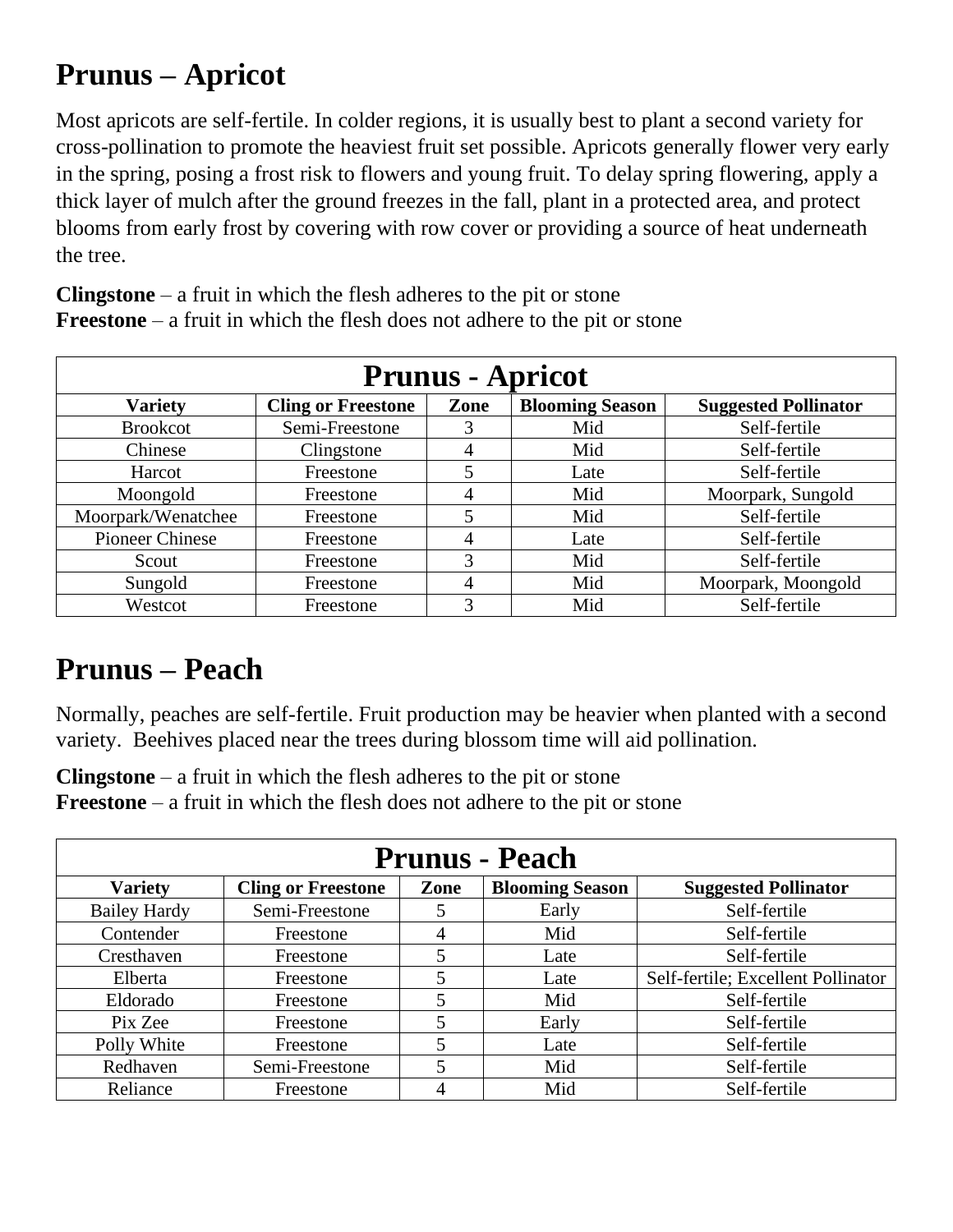#### **Prunus – Cherry**

Sour (pie) cherries are hardy and self-fruitful; however, the fruit production will be heavier when planted with a second variety. Most sweet cherries need a pollinator, however a few varieties such as Lapins and Stella are self-fruitful and serve as 'universal' pollen sources for other self-unfruitful sweet cherry varieties.

| <b>Prunus – Sour Cherry</b> |                                                                                       |   |       |              |  |  |  |
|-----------------------------|---------------------------------------------------------------------------------------|---|-------|--------------|--|--|--|
| Variety                     | <b>Sour or Sweet</b><br><b>Blooming Season</b><br>Zone<br><b>Suggested Pollinator</b> |   |       |              |  |  |  |
| Evans Bali                  | Sour                                                                                  |   | Mid   | Self-fertile |  |  |  |
| Mesabi                      | Sour                                                                                  | 4 | Mid   | Self-fertile |  |  |  |
| Meteor                      | Sour                                                                                  |   | Early | Self-fertile |  |  |  |
| Montmorency                 | Sour                                                                                  |   | Late  | Self-fertile |  |  |  |
| North Star                  | Sour                                                                                  |   | Mid   | Self-fertile |  |  |  |

| <b>Prunus - Sweet Cherry</b> |                                                                                       |  |       |                                |  |  |  |
|------------------------------|---------------------------------------------------------------------------------------|--|-------|--------------------------------|--|--|--|
| <b>Variety</b>               | <b>Blooming Season</b><br><b>Sour or Sweet</b><br><b>Suggested Pollinator</b><br>Zone |  |       |                                |  |  |  |
| Bing                         | Sweet                                                                                 |  | Mid   | <b>Black Tartarian, Lapins</b> |  |  |  |
| <b>Black Tartarian</b>       | Sweet                                                                                 |  | Early | Bing, Rainier                  |  |  |  |
| Lapins                       | Sweet                                                                                 |  | Early | Self-fertile                   |  |  |  |
| Rainier                      | Sweet                                                                                 |  | Mid   | Stella, Bing, Black Tartarian  |  |  |  |
| Stella                       | Sweet                                                                                 |  | Mid   | Self-fertile                   |  |  |  |

#### **Prunus – Plum**

Most plum varieties are a cross between Japanese and American plums. Planting two different plum varieties that flower simultaneously **will not** insure proper cross pollination, since European and Japanese varieties do not pollinate each other despite overlapping bloom time. Use 'Toka' or native *Prunus americana* as a pollinator for *Japanese x Americana* plums. European plums are generally self-fertile.

| <b>Prunus - Plum</b> |                                     |                |                                  |                       |                             |
|----------------------|-------------------------------------|----------------|----------------------------------|-----------------------|-----------------------------|
| <b>Variety</b>       | <b>Cling or</b><br><b>Freestone</b> | Zone           | <b>Blooming</b><br><b>Season</b> | <b>Classification</b> | <b>Suggested Pollinator</b> |
| Compass              | Clingstone                          | 3              | Early                            | Cherry                | Self-fertile; Sapalta       |
| Green Gage           | Freestone                           | 5              | Mid                              | European              | Self-fertile; Mount Royal   |
| <b>Mount Royal</b>   | Freestone                           | $\overline{4}$ | Mid                              | European              | Self-fertile; Stanley Prune |
| Pipestone            | Clingstone                          | 3              | Mid                              | Japanese x Americana  | Toka, Prunus americana      |
| Santa Rosa           | Clingstone                          | 5              | Mid                              | Japanese              | Partially self-fertile      |
| Sapalta              | <b>Nearly Freestone</b>             | 3              | Early                            | Cherry                | Self-fertile; Compass       |
| <b>Stanley Prune</b> | Semi-freestone                      | 5              | Mid                              | European              | Self-fertile; Mount Royal   |
| Superior             | Clingstone                          | 4              | Mid                              | Japanese x Americana  | Toka, Prunus americana      |
| Toka                 | Clingstone                          | 3              | Mid                              | Japanese x Americana  | Self-fertile; Superior      |
| Waneta               | Clingstone                          | 3              | Mid                              | Japanese x Americana  | Toka, Prunus americana      |